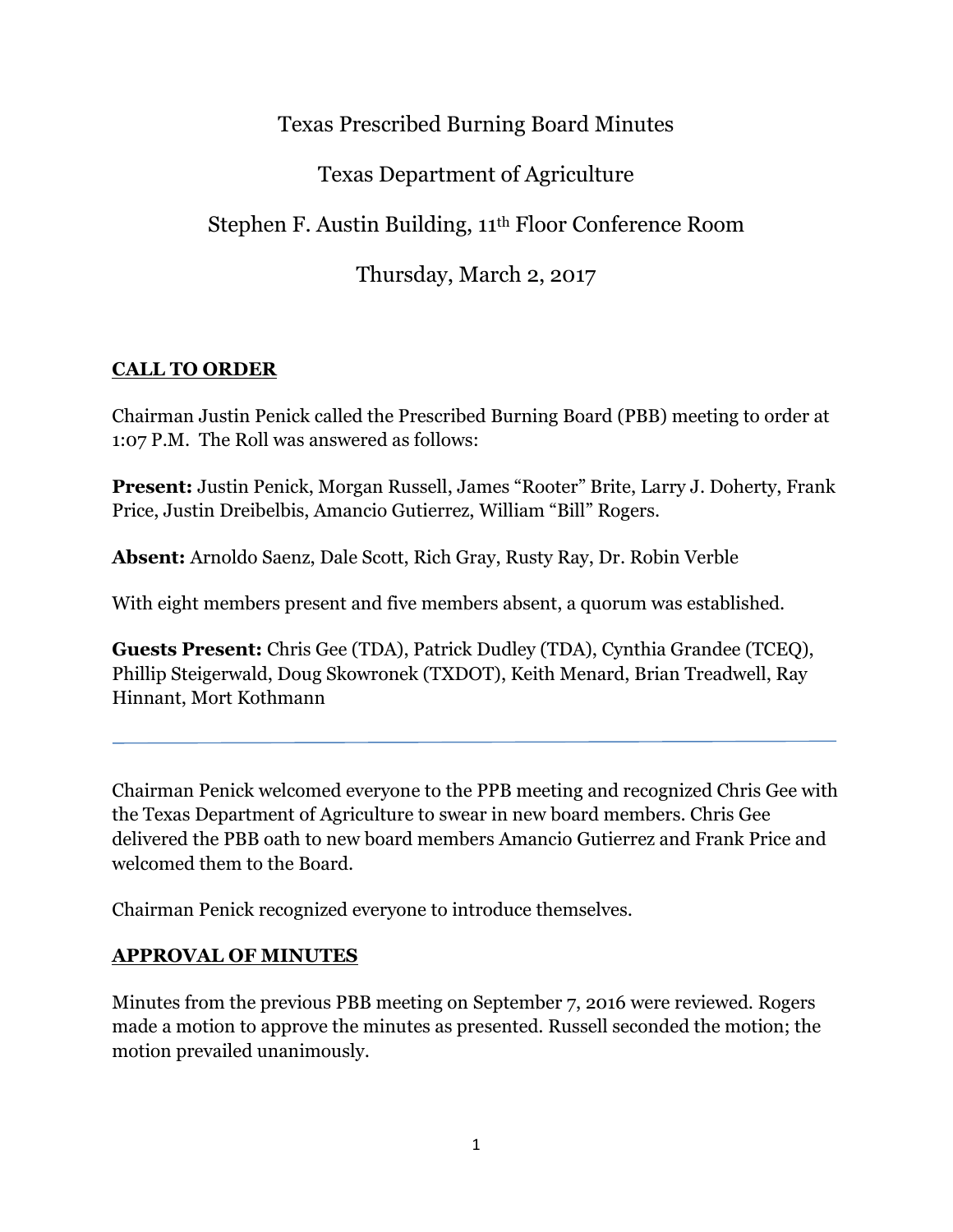### **TDA Update**

Chairman Penick recognized Patrick Dudley with TDA to give the TDA update. Dudley gave an update on the status of the agency. Russell reviewed a list of recommendations to TDA that had been approved during the Sept. 2016 meeting. These items were reviewed by the PBB. The PPB made a motion to recommend TDA look at a way to streamline the insurance process on the PPB webpage in order to remove burners and insurers who are no longer valid. The motion was made by Russell and seconded by Doherty. Motion prevailed unanimously. Dudley said he would look into the list of recommendations the Board had previously developed and work on the recommendations as time allows.

## **Legislative Update**

Chairman Penick gave a brief update on legislation being carried during the 85th Legislative Session that could affect prescribed burning.

The Bills being monitored this session:

HB 1009, HB 1091, HB 1672, HB 1837, HB 2386, SB 960, SB 1064

There was a consensus by the board that these bills would be monitored during the session and an update would be given during the next full meeting with bills that passed and/or failed.

### **TCEQ UPDATE**

Chairman Penick recognized Amancio Gutierrez to give a TCEQ update to the Board. Gutierrez reported the TCEQ public hearing for new rules concerning Control of Air Pollution from Visible Emissions and Particulate Matter was Tuesday, February 28, 2017. The comment period is to end March 6, 2017 with tentative adoption of the rules on July 7. Chris Gee of TDA discussed with the Board TDA's intention of submitting comments to TCEQ with their concerns of potential overlap between TCEQ and PBB and potential duel liability between the two agencies. The Board discussed the overlap between the proposed TCEQ rules and current PBB rules.

### **TXDOT PRESENTATION**

Chairman Penick recognized Doug Skowronek with the Texas Department of Transportation (TXDOT) with the Traffic Operations Division. Skowronek made a presentation to the Board regarding traffic control and temporary traffic control. Skowronek reviewed the specifics required for flaggers and discussed the requirements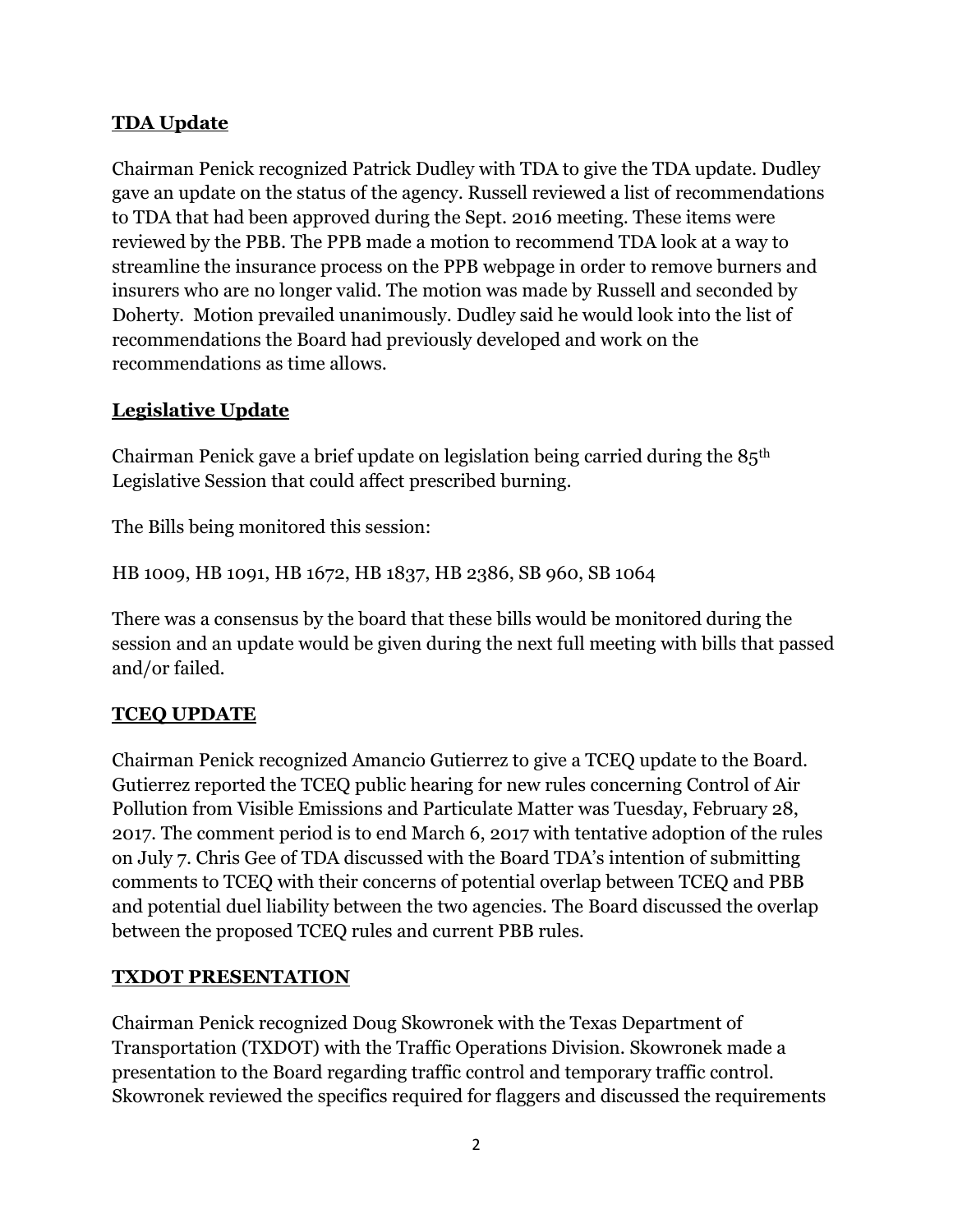needed to place temporary signs on a roadway. TXDOT is the only authority allowed to place traffic control signs on a roadway unless an organization has received a permit to place a traffic control sign up. This permit is by location. The Board discussed with Skowronek what CPBMs should do in order to properly display temporary traffic control signs during prescribed burns as well as the proper flagging training available. A consensus was made by the Board to begin working together with TXDOT.

### **INSURANCE UPDATE**

Chairman Penick requested a list of the current insurance providers be given to the Board. A list was printed and provided to the Board during the meeting.

#### **ADVISORY BOARD AND SUBCOMMITTEE UPDATE**

Chairman Penick recognized Dr. Morgan Russell to provide an update on the Curriculum Sub-Committee. Russell gave the Board a copy of the PBAT Curriculum adopted by the Board. A motion was made by Russell and seconded by Brite to accept the PBAT Curriculum as the official training Curriculum of the PBB. The motion prevailed unanimously. The Board discussed the Train the Trainer program being considered and deliberated over the possibilities of allowing Lead Burn Instructors the opportunity to review curriculum and give recommendations to the Board as a mandatory requirement to stay Lead Burn Instructors. Upon recommendation from the Sub-Committee, a motion was made by Price and seconded by Russell to require the Lead Burn Instructors to meet annually for the purpose of continuing education in conjunction with the PBB meeting. The motion passed unanimously. A motion was made by Dreibelbis and seconded by Russell to remove Lead Burn Instructors from the list of acceptable Lead Burn Instructors if they do not attend the annual continuing education meeting unless the Lead Burn Instructor has contacted TDA and their absence has been approved by a majority vote of the Board.

Chairman Penick recognized Ray Hinnant to give the Board an Advisory Board update. Hinnant reported that there is a named Advisory Board, but as the Advisory Board serves at the will of the PBB there was nothing to report.

The Board discussed other business raised during the meeting that should be placed on the next agenda. Dudley will contact members of the Board prior to the next meeting to determine additional agenda items. The Board came to a consensus that the next meeting should be held Thursday, September 21, 2017 at the Stephen F. Austin Building in Austin at 1:00 p.m. Prior to the meeting the first Lead Burn Instructor Training will held at 10:00 am. at the Stephen F. Austin Building in Austin.